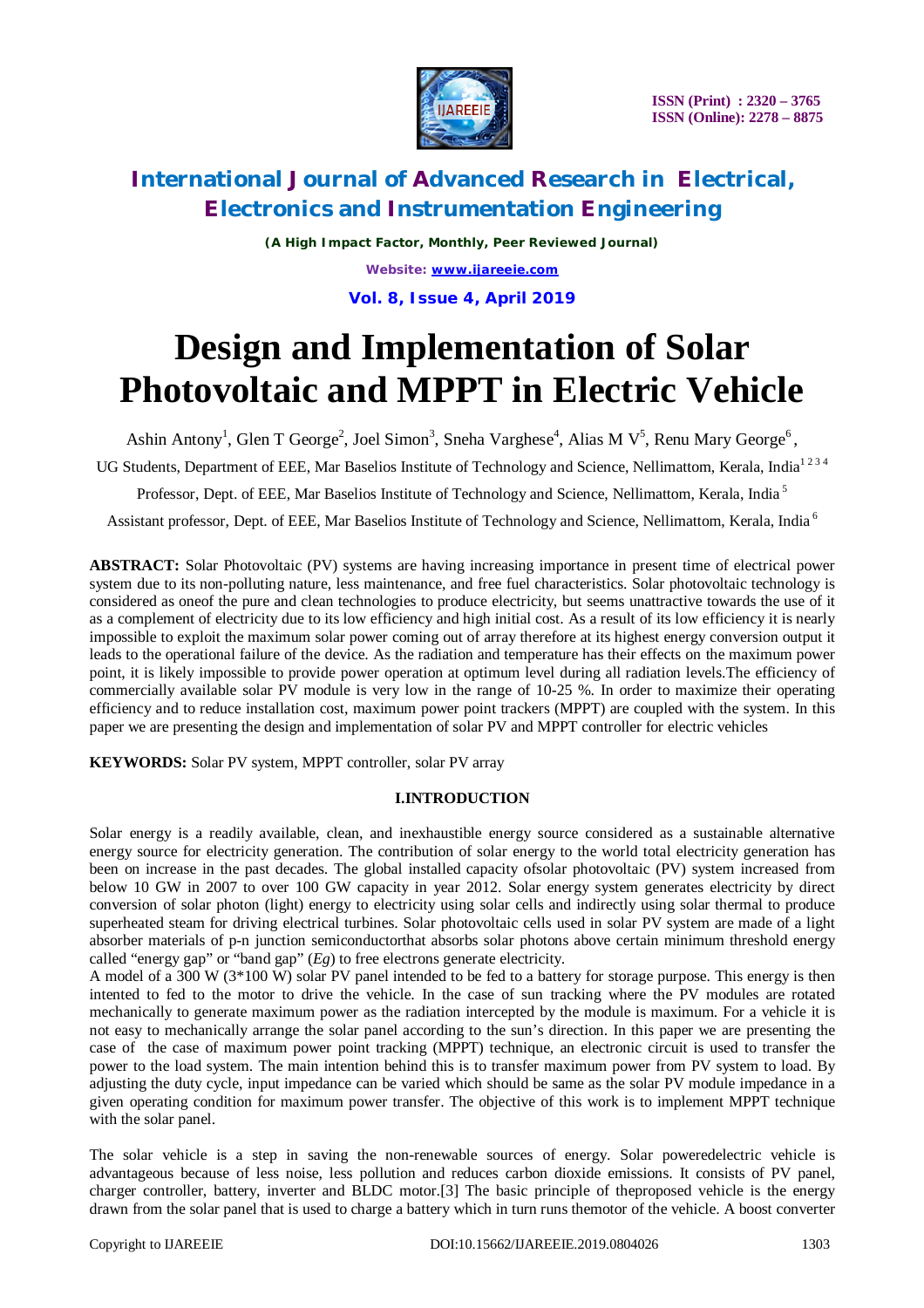

 **ISSN (Print) : 2320 – 3765 ISSN (Online): 2278 – 8875**

# **International Journal of Advanced Research in Electrical, Electronics and Instrumentation Engineering**

*(A High Impact Factor, Monthly, Peer Reviewed Journal)*

*Website: [www.ijareeie.com](http://www.ijareeie.com)*

### **Vol. 8, Issue 4, April 2019**

is used as an interface between the solar panel and the battery to obtainthe required voltage and to extract maximum power from PV. The BLDC motor is preferred over DC motor becauseof high efficiency, low maintenance, long life, low weight and compact construction. The conventionalDC motor is relatively more expensive and needs maintenance due to the brushes and commutator, whereas,BLDC motor has a rotor and a stator, which is connected to a power electronic switching circuit.

#### **II.SOLAR PV**

A photovoltaic system, also PV system or solar power system, is a power system designed to supply usable solar power by means of photovoltaic. It consists of an arrangement of several components, including solar panels to absorb and convert sunlight into electricity, a solar inverter to change the electric current from DC to AC, as well as mounting, cabling, and other electrical accessories to set up a working system. It may also use a solar tracking system to improve the system's overall performance and include an integrated battery solution, as prices for storage devices are expected to decline. Strictly speaking, a solar array only encompasses the ensemble of solar panels, the visible part of the PV system, and does not include all the other hardware, often summarized as balance of system (BOS). Moreover, PV systems convert light directly into electricity and shouldn't be confused with other technologies, such as concentrated solar power or solar thermal, used for heating and cooling.

#### **III. MPPT CONTROLLER**

Maximum Power Point Tracking Solar Charge Controllers (MPPT) are different than the traditional PWM solar charge controllers in that they are more efficient and in many cases more feature rich. MPPT solar charge controllers allow your solar panels to operate at their optimum power output voltage, improving their performance by as much as 30%. Traditional solar charge controllers reduce the efficiency of one part of your system in order to make it work with another. Read our MPPT charge controller blog to learn more about how you can maximize your power output with MPPT Solar Charge Controllers.MPPT or Maximum Power Point Tracking is algorithm that included in charge controllers used for extracting maximum available power from PV module. The voltage at which PV module can produce maximum power is called 'maximum power point'. Maximum power varies with solar radiation, ambient temperature and solar cell temperature. In this project we are using MPPT charge controller for the efficient use of solar PV and battery.

#### **IV.SYSTEM DESCRIPTION AND MODELLING**

### *A.Overall Structure of the system:*

The overall structure of the hybrid power system is shown in fig. 1(a). two power surces are pvovided in the system, battery and solar PV.The part in the red ellipse is the photovoltaic power system, which is the key innovation of this paper.the detailed structure is shown in fig. 1(b). This system is made up of PV cells and MPPT controllers that connect PV cells with the load and a control system based on DSP.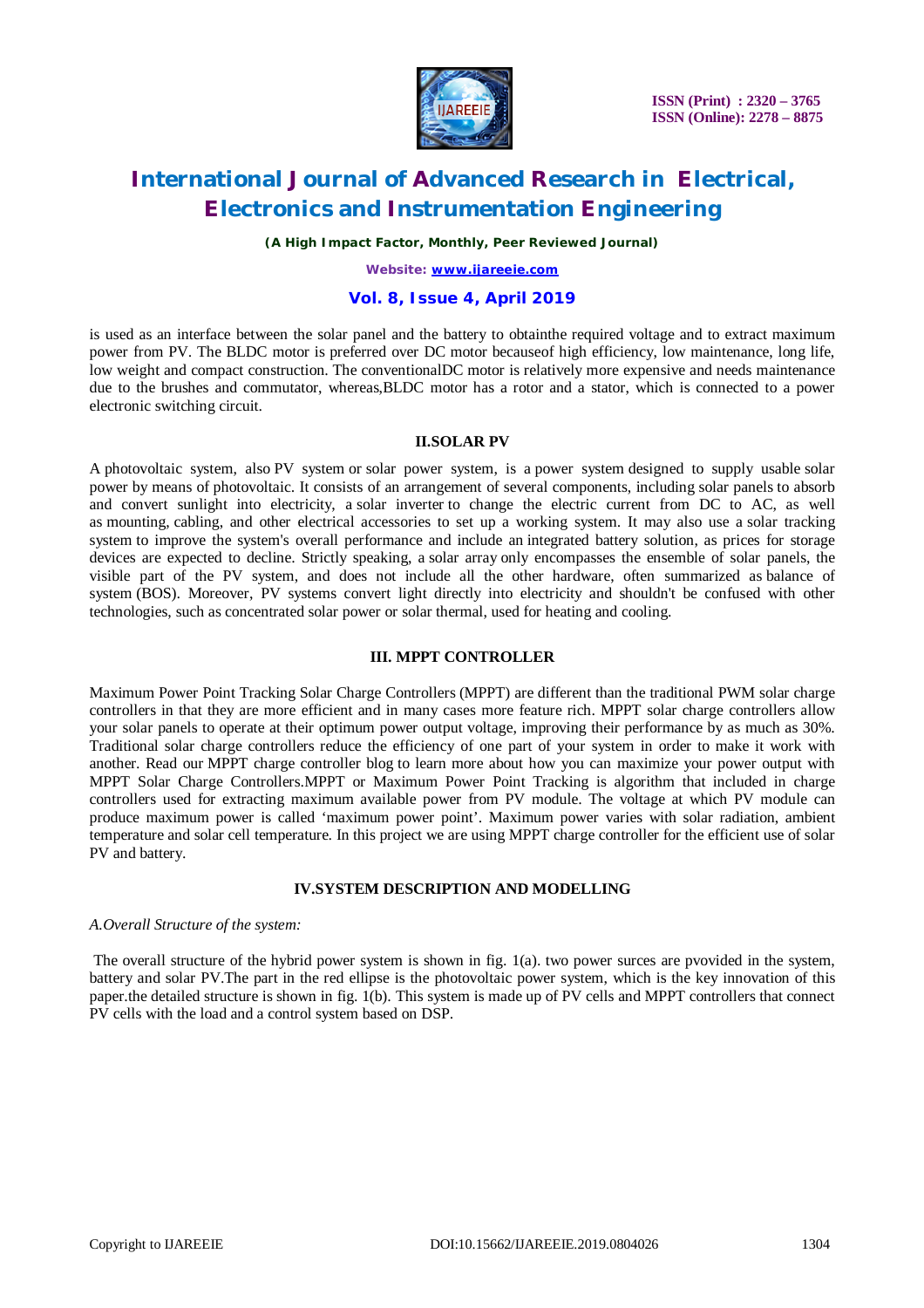

*(A High Impact Factor, Monthly, Peer Reviewed Journal)*

*Website: [www.ijareeie.com](http://www.ijareeie.com)*

**Vol. 8, Issue 4, April 2019**



Fig. 1(a) Hybrid power system structure, (b) Photovoltaic power system structure

### *B. Photovoltaic Cell Modelling:*

Solar pv cell is the basic unit of solar PV array/panel, they are combined in series to achieve required voltage and current level. A PV cell is a pn junction semiconductor that generate current when exposed to light. A simplified equivalent circuit of PV cell with 5 parameters is presented in Fig. 2. A cell series resistance (Rs) is connected with call photocurrent (Iph), exponential diode (d), and shunt resistance (Rsh). Ipv and Vpv are the PV cell's current and voltage respectively.



Fig 2. Pv cell equivalent circuit

The PV cell output current Ipv is expressed as: Ipv=Iph-Is

$$
Ipv = Iph - Is\left(e^{q(Vpv + pvI*\frac{Rs}{nKT-1})}\right) - (Vpv + Ipv * Rs)/Rsh........(1)
$$

Where:

Iph = Solar-induced current Is= Diode saturation current  $q=$  Electron charge (1.6e^-19 C)  $K = Boltzmann constant (1.38e^{\lambda} - 23J / K)$  $n =$ Ideality factor  $(1 \sim 2)$ T =Temperature K

To show the non-linear characteristics of PV array under different irradiance and temperature, a 300 W solar panel comprises of 3 modules with each module having 36 cells connected in series. The electrical specifications of the solar panel based on standard test conditions (STC) is presented in table I. Theparameters of PV panel used for the power system are shown in Table 1. The I-Vand P-V characteristics of the PV panel were tested under different solar radiation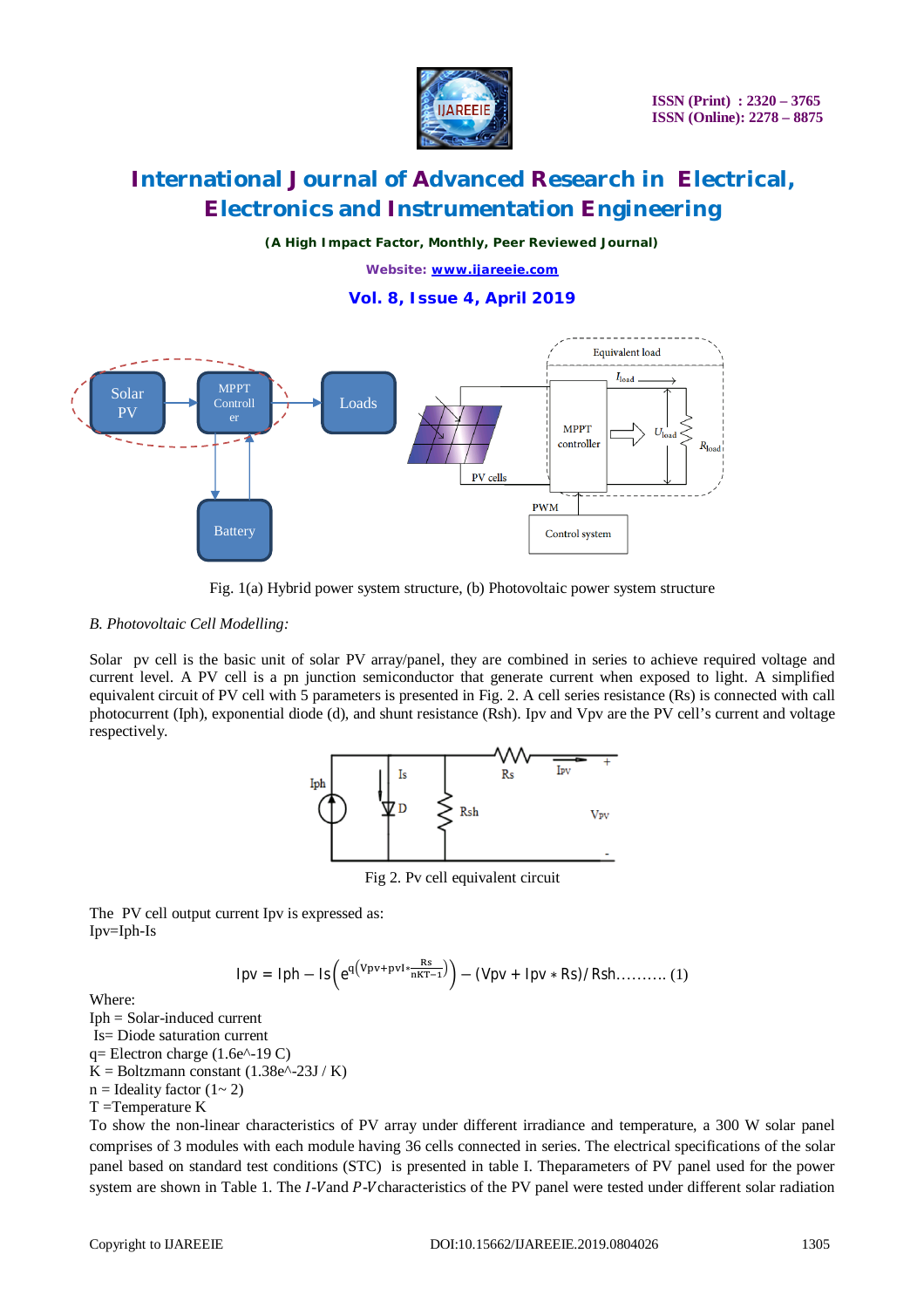

*(A High Impact Factor, Monthly, Peer Reviewed Journal)*

*Website: [www.ijareeie.com](http://www.ijareeie.com)*

### **Vol. 8, Issue 4, April 2019**

intensities and temperatures. The curves are shown as in Figure 3. Here, Sis measured by using a TBQ-2 pyranometer to measure the total solar radiationintensity from 0.3 to 3.2 micron.

| <b>Parameters</b>     | <b>Symbol</b> | <b>Value</b> |
|-----------------------|---------------|--------------|
| Rated power           | Pmp           | 100W         |
| Open circuit voltage  | Voc           | 22.34 V      |
| Short circuit current | <b>Isc</b>    | 5.9 A        |
| Voltage at maximum    | Vmp           | 18.1 V       |
| power                 |               |              |
| Current at maximum    | Imp           |              |
| power                 |               | 5.53 A       |
| Total number of cells | <b>Ns</b>     |              |
| in series             |               | 4            |
| Total number of cells | Np            |              |
| in parallel           |               | 9            |
|                       |               |              |

|  | Table 1. Parameters of PV panel |  |  |
|--|---------------------------------|--|--|
|--|---------------------------------|--|--|

### *C. MPPT System:*

Figure 3(a) and 3(b) shows that the output voltage changes when power and current of PV cells are changed along with the ambient temperature and illumination intensity. Under a certain condition there is only one MPPT if the surface of the PV panel is not in shadow. According to the structure of the photovoltaic power system in Figure 1, the actual load, together with MPPT controller, can be recognized as an equivalent load, as shown in Figure  $4(a)$ . Here, Us is the voltage of PV cells,  $r$  is the essential resistance of PV cells, and  $R1$ is the resistance of the equivalent load. The tracking process of maximum power poit is shown in figure 4(b).



Fig 3. (a)P- $V$  characteristic curve under different conditions. (b)  $V$  characteristic curve under different conditions.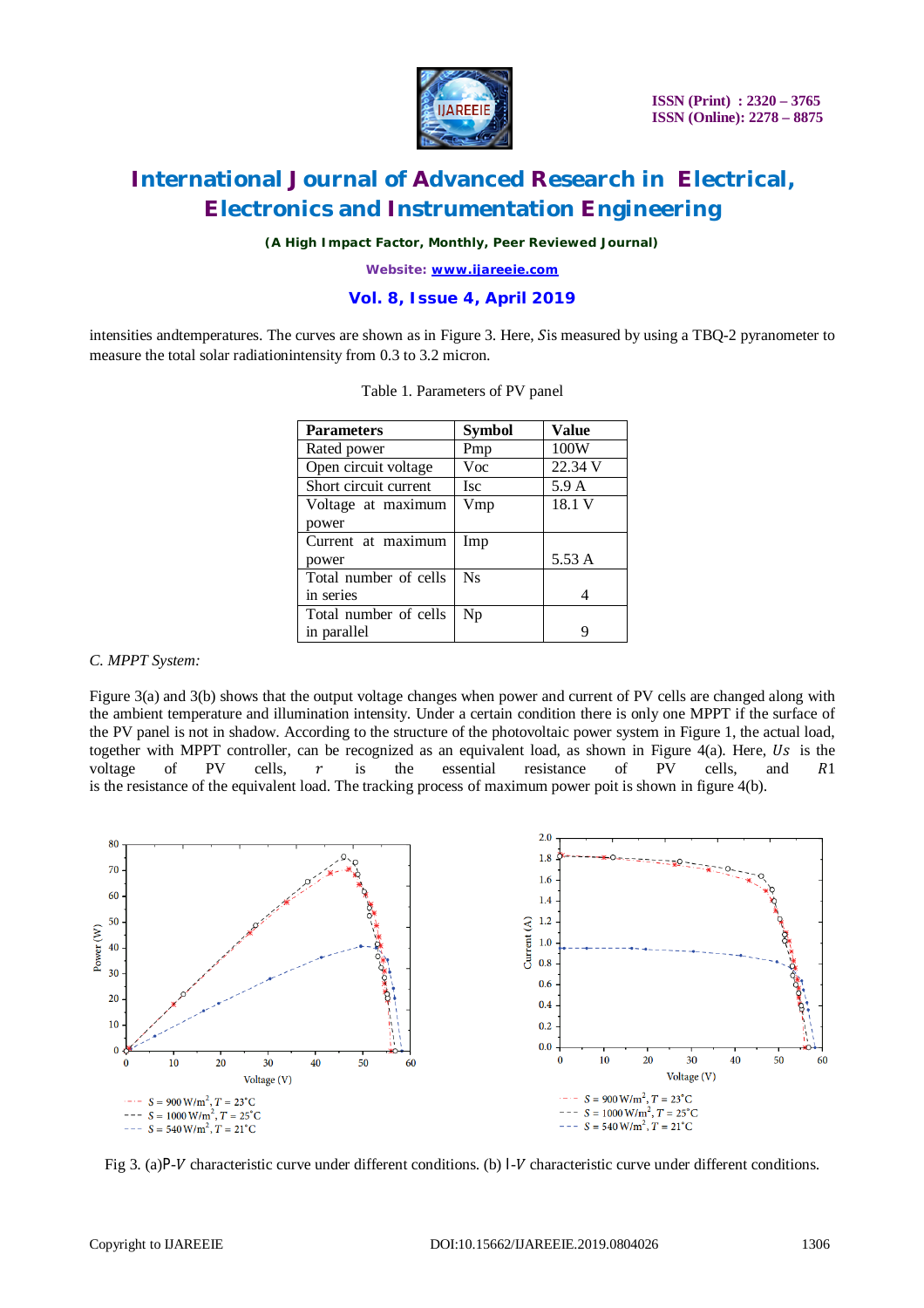

*(A High Impact Factor, Monthly, Peer Reviewed Journal) Website: [www.ijareeie.com](http://www.ijareeie.com)*

**Vol. 8, Issue 4, April 2019**



Fig 4. (a) Equivalent model of PV and load, (b) Process of tracking MPP.



Fig 5. Buck chopper circuit

### **MPPT Control Technique:**

PV arrays exhibits non linear varying IV characteristics during operations based on solar irradiance and temperature at particular type.Inorder to ensure that PV arrays operates at maximum power point under different operating conditions,maximum power point tracker (MPPT) are incorporated. This will improve the PV panel efficiency and reduce the system installation cost.MPPT automatically finds the voltage at which the PV array outputs maximum power and ensure that it maintains the system operation at the point under difference irradiance, temperature and load current.

In this work, a DC-DC booster converter is used at power stage to achieve the source to load impedance matching controlled by variable switching duty cycle.A buck chopper circuit is shown in figure 5. The perturb and observation MPPT algorithm is used for duty cycle controlled to obtain reference voltage for maximum power point. The power is stepped by varying the voltage, it increase voltage the power also increased ,then the duty cycle is increased in same ration otherwise duty cycle decreases with a step. The iteration continues until maximum power point is reached and the converter output voltage is maintained at the point. The output voltage of the controller is maintained constant by varying the duty cycle which determines the output voltage value from the solar PV at every switching cycle.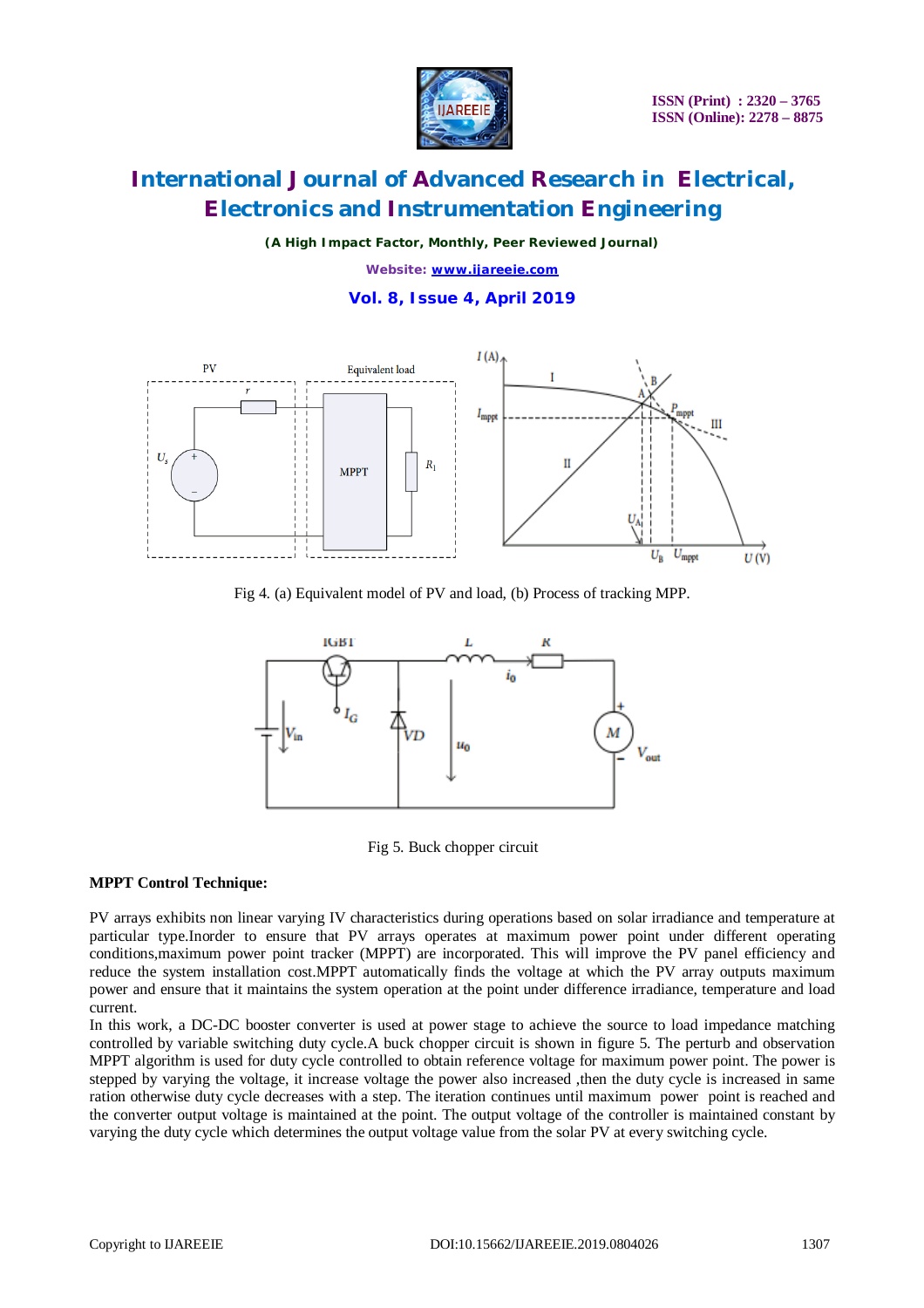

*(A High Impact Factor, Monthly, Peer Reviewed Journal)*

*Website: [www.ijareeie.com](http://www.ijareeie.com)*

#### **Vol. 8, Issue 4, April 2019**

### **V. FUTURE SCOPE**

Now we are living in a world driven by IC engines. Most of the vehicles uses IC engines for their propulsion and fossil fuels as their energy source. The combustion of fossil fuels will cause pollution and these fuel sources are not completely dependable because they are depleting day by day. Another problem while using the conventional vehicles is their low efficiency ie upto 55%-65%. The remaining energy is wasted in the form of heat. By considering these facts, the world has now decided to change the conventional transportation system by introducing "Electric Vehicles". The energy crisis and pollution problems in the long term continue to worry vehicle manufacturers. In order to resolve the negative problems caused by automobiles, researching and applying new alternative energy in the field of automobile are attracting people's attention. Electric vehicles (EVs), fuel cell vehicles, and solar vehicles are emerging on a large scale. In the Proposed project, a proposal is presented for a photovoltaic power system used in a small-size electric scooter, which contains three power sources that are PV cells, super capacitor, and battery. The hardware circuit of the system was designed and built using an MPPT controller and some secondary circuits such as isolated drive circuits, assistant power circuits, and peripheral circuits of DSP. Moreover, a novel MPPT algorithm called "sectional variable step climbing" (SVSC) algorithm is proposed. The experimental results show that the MPP of PV

#### **VI. RESULT**

cells is tracked perfectly and that the SVSC algorithm achieved a higher efficiency.

We are using solar panel as an additional means for charging the battery. Normal back up of an EV battery (48V, 60) Ah) is 1.5 hour. By implementing MPPT to the solar panel the back up increases to 2 hours.

#### **VII. CONCLUSION**

The project is mainly concentrated on solar PV and MPPT design for the solar based electric vehicle. We are using 300W 5Amps solar PV module which gives a voltage of 54V to charge 48V battery. We are using MPPT with solar PV to increase the efficiency. The electrical energy supplied by four 12V,49 Ah batteries connected in series. Vehicle can attain a maximum speed of 50 Kmph .The motor has a rated output power of 2000 watts and an input voltage of 48V.The rated torque is 30Nm.We are using transmission for the propulsion for improving efficiency, mileage and speed regulation. Overall cost of the BLDC motor with controller is lesser than the induction motor. This work aims at contributing towards the application of electric vehicles and also bringing Vehicle to Grid (V2G) concept to support the grid during different requirements. Another specialty of our electric vehicle is that the vehicle will support another vehicle as a donor. Also by implementing V2G concept we can reduce the peak time load on grid. So in short we aims at a pollution less transportation and utilization of non-conventional energy.

#### **REFERENCES**

[2]Yawen Liu ,Zhigang Lu , Fang Yang,"*The investigation of solar PV models*", Electrical Engineering Department, Yanshan University, P. R. China ,2018 IEEE Power & Energy Society Innovative Smart Grid Technologies Conference (ISGT),pp 1-5,IEEE 2018.

[3]Caisheng Wang*, M. HashemNehrir, "Power Management of a Stand-Alone Wind/Photovoltaic/Fuel Cell Energy System*", *Senior Members of ieee,*ieee transactions on energy conversion, vol. 23, no. 3, september 2008,pp 957-967,IEEE 2008.

<sup>[1]</sup>Rinku Kumar, Lokendra Kumar, Vijay Kumar, Rohit Saini, "*Designing of Solar PV Module with MPPT Controller*", International Journal on Future Revolution in Computer Science & Communication Engineering ISSN: 2454-4248 Volume: 4 Issue: 2, 2015.

<sup>[4]</sup>Oladimeji Ibrahim, NorZaiharYahaya*,* Member IEEE,"*Matlab/Simulink Model of Solar PV Array with Perturb and Observe*", Department of Electrical and Electronics Engineering, NordinSaad University Tecknology PETRONAS, pp 254-258,IEEE 2015

<sup>[5]</sup> A. Cupertino, J. de Resende, H. Pereira, and S. S. Junior, "*A Grid-Connected Photovoltaic System with a Maximum Power Point Tracker using Passivity -Based Control applied in a Boost Converter*," the solar vol. 4, p. 6, 2012.

<sup>[6]</sup> F. Liu, Y. Kang, Y. Zhang, "*P&O and hill climbing MPPT converter*," in 3rd IEEE Conf and Applications, 2008. ICIEA, 2008. , 2008, pp. 804- 807

<sup>[7]</sup>Danish Hameed, Saad Hamayoon, Asad Ali Malik, "*Solar Grid-Tied Inverter, with Battery Back-up, for Efficient Solar Energy Harvesting",*  School of Electrical Engineering and Computer Sciences National University of Sciences and Technology Islamabad, Pakistan, 2016 the 4th IEEE International Conference on Smart Energy Grid Engineering, pp 95-99,2016.

<sup>[8]</sup>Suresh H. Kala, Pushpak B. Patel,Ashish N. Patel," *designing & analysis of micro inverter for pv grid*", PG Scholar, EE Dept., LDRP-ITR, Gandhinagar, Gujarat, India,Assistant Professor, EE Dept., LDRP-ITR, Gandhinagar, Gujarat, India,pp 428-431,2018.